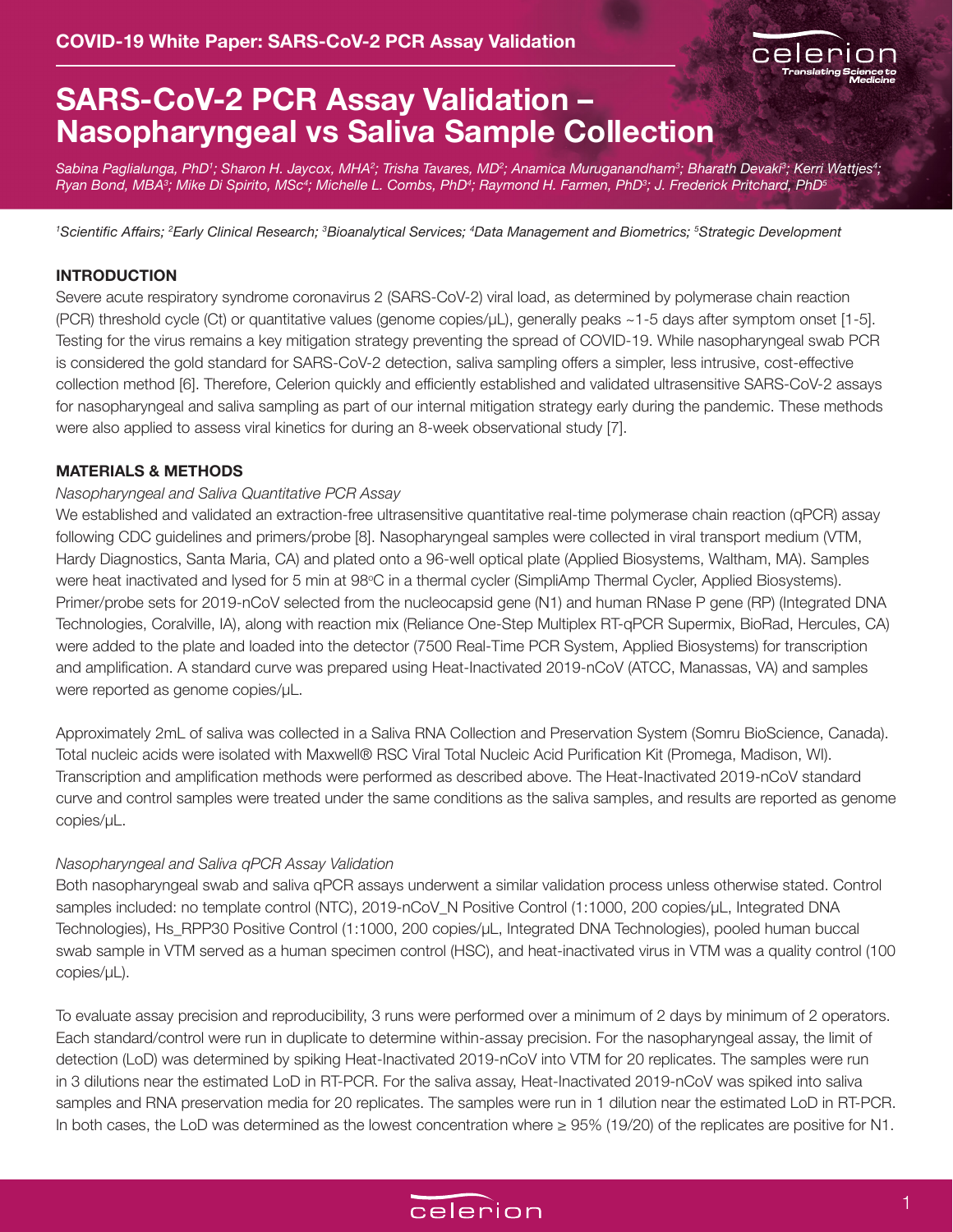#### COVID-19 White Paper: SARS-CoV-2 PCR Assay Validation

Clinical evaluation testing was performed by testing 30 positive and 30 negative samples in a randomized blinded fashion. The 60 samples were split into 2 groups. One group was spiked by Heat-Inactivated 2019-nCoV and the second aliquot was used as negative specimens. Among spiked (n=30), samples were contrived at 1X LoD (n=10), samples were contrived at 2X LoD (n=10), and the remainder were spiked spanning the assay testing range.

Short-term stability of N1 gene in nasopharyngeal or saliva samples were evaluated by processing 3 replicates of 2019-nCoV\_N PC (1:1000) and Hs\_RPP30 PC (1:1000) samples, which were aliquoted into a plate containing Bio-Rad Reliance One-Step Multiplex RT-qPCR Supermix maintained at 5°C for a minimum of 48 hours after addition into N1 and RP RT-PCR reaction mixes. Freeze-thaw stability (FT) of nasopharyngeal samples in VTM and saliva with preservation media were evaluated by processing 3 subjects in triplicate of spiked samples which had been stored at -80°C following a minimum of 4 freeze-thaw cycles. Sample stability was assessed against the same fresh samples spiked with Heat-Inactivated 2019-nCoV at 100 copies/µL and analyzed the same day of collection. The initial freeze cycle was for a minimum of 24 hours and all subsequent freeze cycles were for a minimum of 12 hours.

# *Nasopharyngeal Assay Performance*

An aliquot of nasopharyngeal VTM obtained from our observational study [7], was sent to Quest Diagnostic Laboratories (Secaucus, NJ) to compare our internal assay results against a commercial emergency use authorized diagnostic test. Assay clinical performance was evaluated by contingency analysis and area-under the receiver operator curve (AUROC). Statistical analysis was performed with Prism, GraphPad (San Diego, CA).

### **RESULTS**

# *Nasopharyngeal and Saliva qPCR Assay Validation*

A total nucleic acid extraction-free method was first considered for both specimens, yet only the nasopharyngeal assay was successful. Therefore, here we describe the extraction-free nasopharyngeal and saliva (with nucleic acid extraction) qPCR validation requirements. Briefly, percent correctness was determined for within-assay, between-assay and between-operator precision and reproducibility, and was defined as agreement between runs. Overall, we observed 100% correctness for nasopharyngeal assay controls and standard curve concentrations ranging from 10000 to 0.5 genome copies/µL (Table 1).

|                            | <b>Nasopharyngeal N1 and RP</b> |                                 | <b>Saliva N1 and RP</b>            |                                               |                                 |                                    |
|----------------------------|---------------------------------|---------------------------------|------------------------------------|-----------------------------------------------|---------------------------------|------------------------------------|
| %Correctness               | <b>Within-Assay</b>             | <b>Between-</b><br><b>Assay</b> | <b>Between-</b><br><b>Operator</b> | <b>Within-Assay</b>                           | <b>Between-</b><br><b>Assay</b> | <b>Between-</b><br><b>Operator</b> |
| NTC control                | 100%                            | 100%                            | 100%                               | 100%                                          | 100%                            | 100%                               |
| 2019-nCOV N<br>PC (1:1000) | 100%                            | 100%                            | 100%                               | 100%                                          | 100%                            | 100%                               |
| Hs RPP30 PC                | 100%                            | 100%                            | 100%                               | 100%                                          | 100%                            | 100%                               |
| <b>Quality Control</b>     | 100%                            | 100%                            | 100%                               | 100%                                          | 100%                            | 100%                               |
| HSC control                | 100%                            | 100%                            | 100%                               | 100%                                          | 100%                            | 100%                               |
| Standard curve *           | 100%                            | 100%                            | 100%                               | $100\%$ ** except<br>50% for 0.5<br>copies/µL | 98.7%                           | 98.7%                              |

The following acceptance criteria was applied: NTC reactions for all primer and probe sets (N1and RP) do not exhibit fluorescence amplification curves that cross the threshold line. All reactions for 2019-nCoV\_N PC and Hs\_ RPP30 PC yielded a positive result, < 40.0000 Ct values, with the following primer and probe sets: N1 and RP respectively. All reactions for HSC yield a positive result, < 40.0000 Ct values, with the following primer and probe sets: RP; and do not exhibit fluorescence amplification curves that cross the threshold line for the following primer and probe: N1. \*N1 was only measured for Standard curve with concentrations 10000-0.5 genome copies/µL. \*\*All standard curve concentrations test achieved 100% within-assay correctness except for 0.5 genome copies/µL. NTC= no template control, PC= positive control.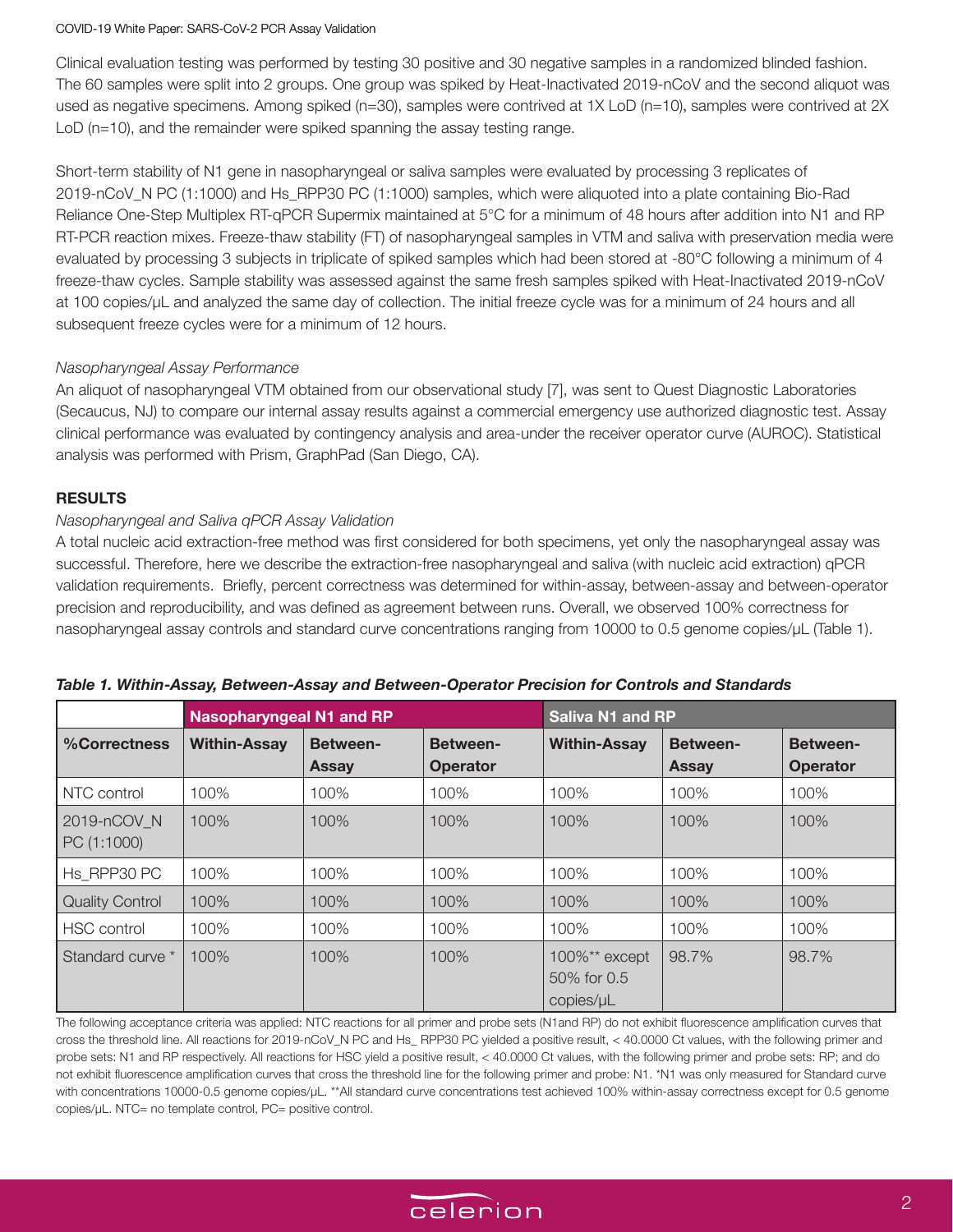While the saliva assay passed all validation test down to 1.0 genome copies/µL, in one run the 0.5 genome copies/ µL standard curve concentration was undetermined. This suggests that the LoD for the saliva assay differed from the nasopharyngeal assay. LoD was defined as the lowest detectable copy number concentration of 2019-nCoV (N1) at which 95% of all (true positive) replicates tested positive. Indeed, in two separate runs of 0.5 genome copies/µL spiked samples fell below this threshold (Table 2), confirming the limit of detection at 1 genome copies/µL for the saliva assay compared to 0.5 genome copies/µL for the nasopharyngeal assay.

# *Table 2. Limits of Detection*

|                     | <b>Nasopharyngeal Assay (Extraction-Free)</b> |                       | <b>Saliva Assay (Extraction)</b> |                       |                       |               |
|---------------------|-----------------------------------------------|-----------------------|----------------------------------|-----------------------|-----------------------|---------------|
| <b>LoD Analysis</b> | $0.5$ copies/ $\mu$ L                         | $1.0$ copies/ $\mu$ L | 3.0 copies/uL                    | $0.5$ copies/ $\mu$ L | $0.5$ copies/ $\mu$ L | 1.0 copies/uL |
| N1 Mean Ct*         | 37.1695                                       | 36.0507               | 34.2025                          | 36.3744               | 36.1418               | 34.709        |
| N1 SD Ct*           | 0.7548                                        | 0.6130                | 0.2955                           | 0.8649                | 0.7627                | 0.6425        |
| N1 Positive/Total   | 20/20                                         | 20/20                 | 20/20                            | 16/20                 | 18/20                 | 20/20         |
| % N1 Positive       | 100%                                          | 100%                  | 100%                             | 80%                   | 90%                   | 100%          |
| % N1 Negative       | $0\%$                                         | 0%                    | 0%                               | 20%                   | 10%                   | 0%            |

\*Calculations only include positive results. Positive samples defined as < 40.0000 Ct values for N1 primer and probe set.

Next, clinical evaluation of both assays demonstrated no amplification in the absence of the heat inactivated virus and positive results at 1x and 2x LoD as well as spiked concentrations spanning the assay test range (Table 3).

# **Concentration (copies/µL) N1 Positive/Total % N1 Positive RP Positive/Total % RP Positive Nasopharyngeal Assay (Extraction-Free)**

## *Table 3. Clinical Evaluation*

| $\overline{0}$                   | 0/30  | 0%   | 30/30 | 100% |  |
|----------------------------------|-------|------|-------|------|--|
| 0.5                              | 10/10 | 100% | 10/10 | 100% |  |
|                                  | 10/10 | 100% | 10/10 | 100% |  |
| 50                               | 4/4   | 100% | 4/4   | 100% |  |
| 200                              | 3/3   | 100% | 3/3   | 100% |  |
| 500                              | 3/3   | 100% | 3/3   | 100% |  |
| <b>Saliva Assay (Extraction)</b> |       |      |       |      |  |
| $\mathcal{O}$                    | 0/30  | 0%   | 30/30 | 100% |  |
|                                  | 10/10 | 100% | 10/10 | 100% |  |
| $\overline{2}$                   | 10/10 | 100% | 10/10 | 100% |  |
| 50                               | 4/4   | 100% | 4/4   | 100% |  |
| 200                              | 3/3   | 100% | 3/3   | 100% |  |
| 500                              | 3/3   | 100% | 3/3   | 100% |  |

Positive samples defined as < 40.0000 Ct values for the following primer and probe sets: N1 and RP. Negative samples defined as amplification in RP, but no amplification in N1.

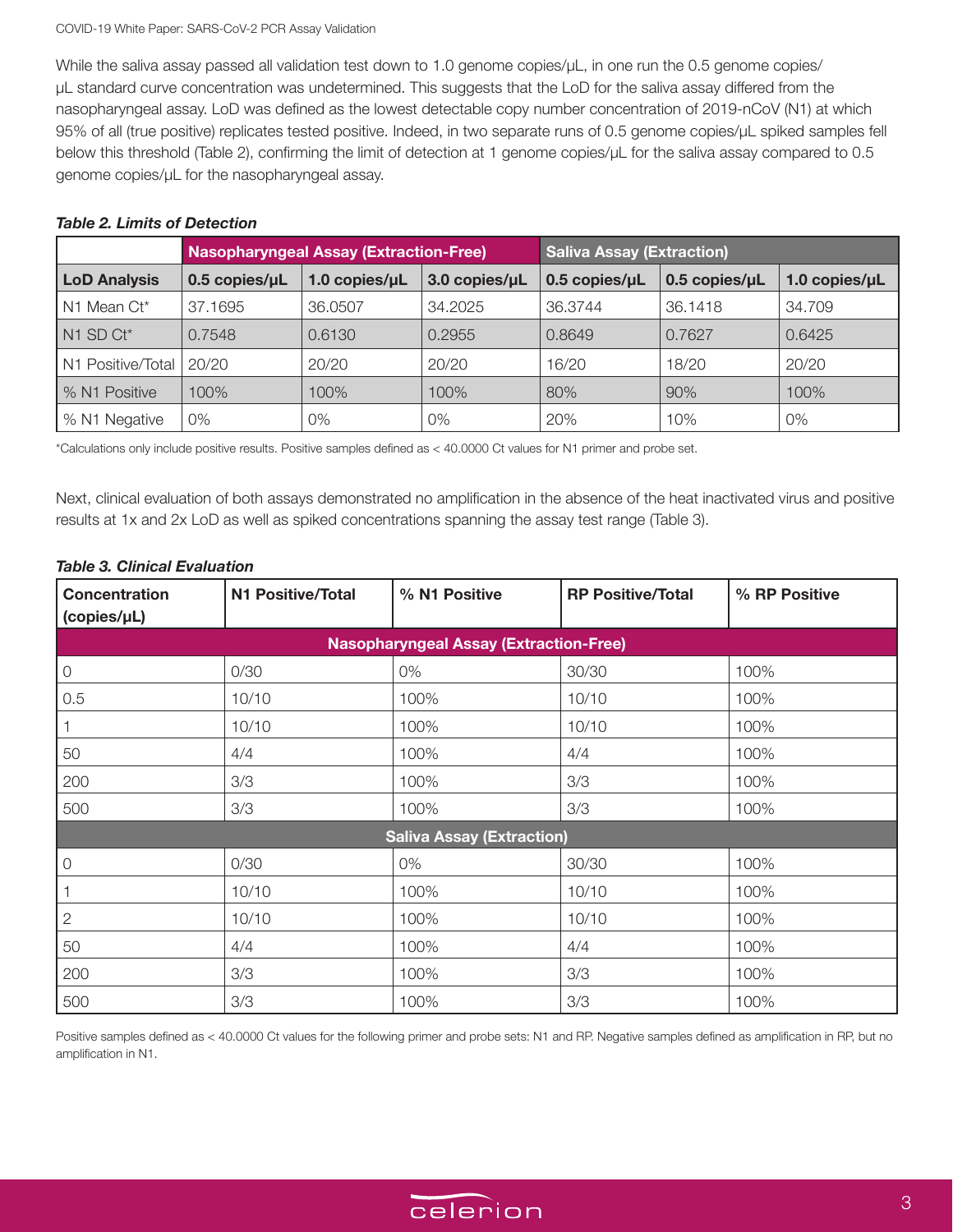Both freshly collected nasopharyngeal and saliva samples as well as those stored at 5°C were deemed viable during shortterm stability testing. In addition, nasopharyngeal swabs in VTM and saliva in preservation media demonstrated integrity up to 4 freeze-thaw cycles established at -80°C (Table 4).

| <b>Validation Components</b>  | <b>Nasopharyngeal Assay (Extraction-Free)</b>                                                                      | <b>Saliva Assay (Extraction)</b>                                                                           |
|-------------------------------|--------------------------------------------------------------------------------------------------------------------|------------------------------------------------------------------------------------------------------------|
| Sample collection stability   | Samples collected in viral transport medium<br>(VTM)<br>Stored at 2-8°C for 72 hr<br>Stored at -80°C for long term | Samples collected with<br>preservation media<br>Stored at 2-8°C for 72 hr<br>Stored at -80°C for long term |
| Precision and Reproducibility | 100% reproducibility within-assay, between-<br>assay and between operators                                         | 100% reproducibility within-assay,<br>between-assay and between<br>operators                               |
| Limit of Detection            | 0.5 genome copies/µL                                                                                               | 1.0 genome copies/µL                                                                                       |
| <b>Clinical Evaluation</b>    | 100% negative for 0 genome copy/µL                                                                                 | 100% negative for 0 genome<br>copy/µL                                                                      |
|                               | 100% positive for other values                                                                                     | 100% positive for other values                                                                             |
| Freeze Thaw (FT) Stability    | 4 FT cycles established at -80°C                                                                                   | 4 FT cycles established at -80°C                                                                           |
| <b>Short Term Stability</b>   | 48 hours for N1 and RP reaction mix at $5^{\circ}$ C                                                               | 48 hours for N1 and RP reaction<br>mix at $5^{\circ}$ C                                                    |

As a final validation step, we compared our assay results against a commercial diagnostic test. Our nasopharyngeal assay performed exceptionally, demonstrating 90% sensitivity, 84% positive predictive value and 93% AUROC (Table 5). Overall, we established two robust SARS-CoV-2 assays with extremely low LoD and excellent clinical performance.

# *Table 5. Internal Nasopharyngeal Assay vs Commercial Diagnostic SARS-CoV-2 Assay*

| Contingency Table             | <b>Commercial Results</b> |                     |  |
|-------------------------------|---------------------------|---------------------|--|
| <b>Nasopharyngeal Results</b> | <b>Detected</b>           | <b>Not Detected</b> |  |
| Detected                      | 19                        |                     |  |
| Not Detected                  |                           |                     |  |

| Assay Performance                | <b>Nasopharyngeal Assay</b> |                  |  |
|----------------------------------|-----------------------------|------------------|--|
| <b>Parameter</b>                 | Value                       | 95% CI           |  |
| Sensitivity                      | 0.9048                      | 0.7109 to 0.9831 |  |
| Specificity                      | 0.625                       | 0.3057 to 0.8632 |  |
| <b>Positive Predictive Value</b> | 0.8636                      | 0.6667 to 0.9525 |  |
| Negative Predictive Value        | 0.7143                      | 0.3589 to 0.9492 |  |
| AUROC (p-value)                  | 0.9345(0.004)               | 0.8403 to 1.029  |  |